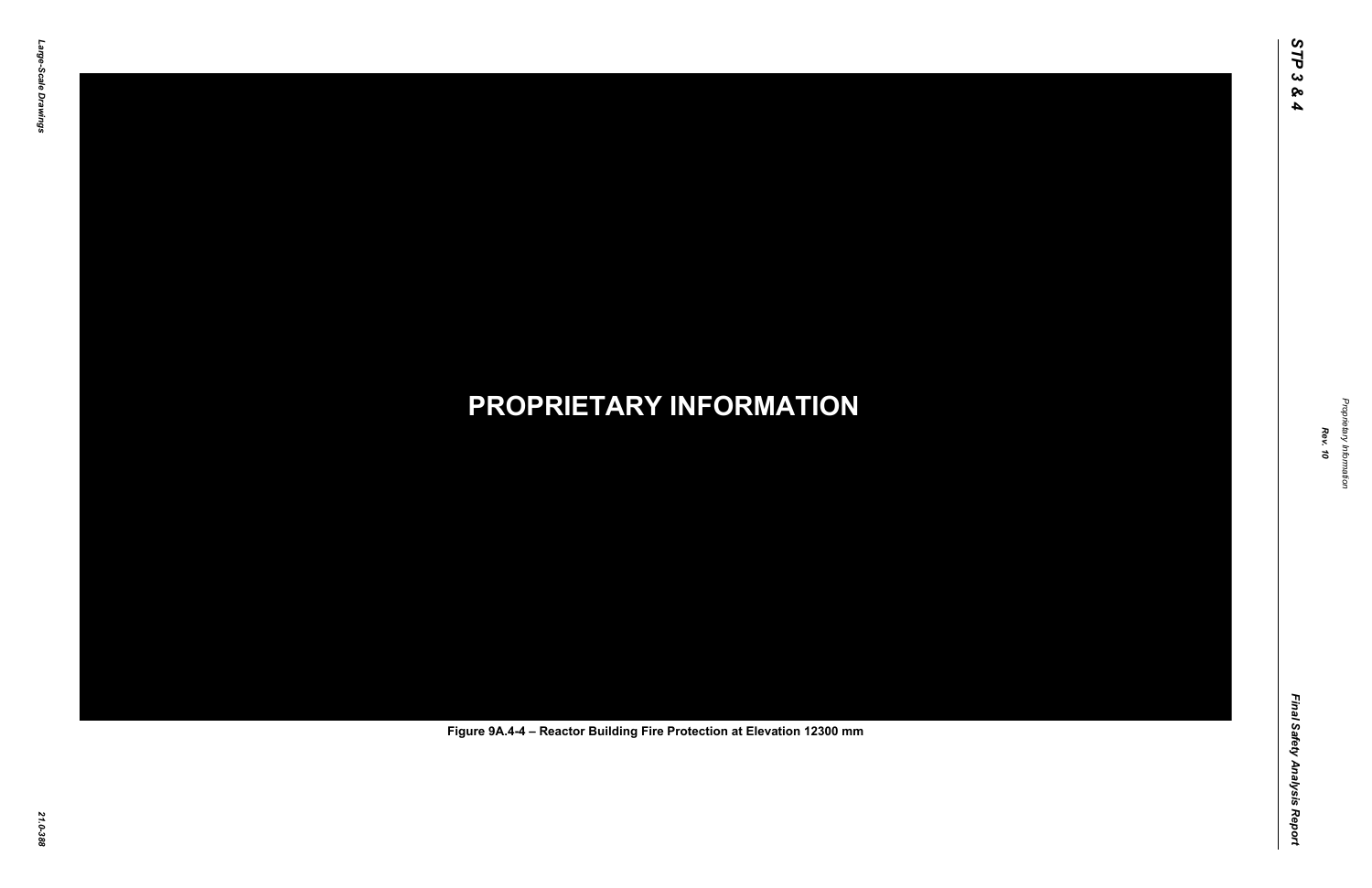Final Safety Analysis Report *Final Safety Analysis Report*



Proprietary Information *Proprietary Information*

# *21.0-389* **PROPRIETARY INFORMATION Figure 9A.4-9 – Reactor Building Fire Protection, Section A-A**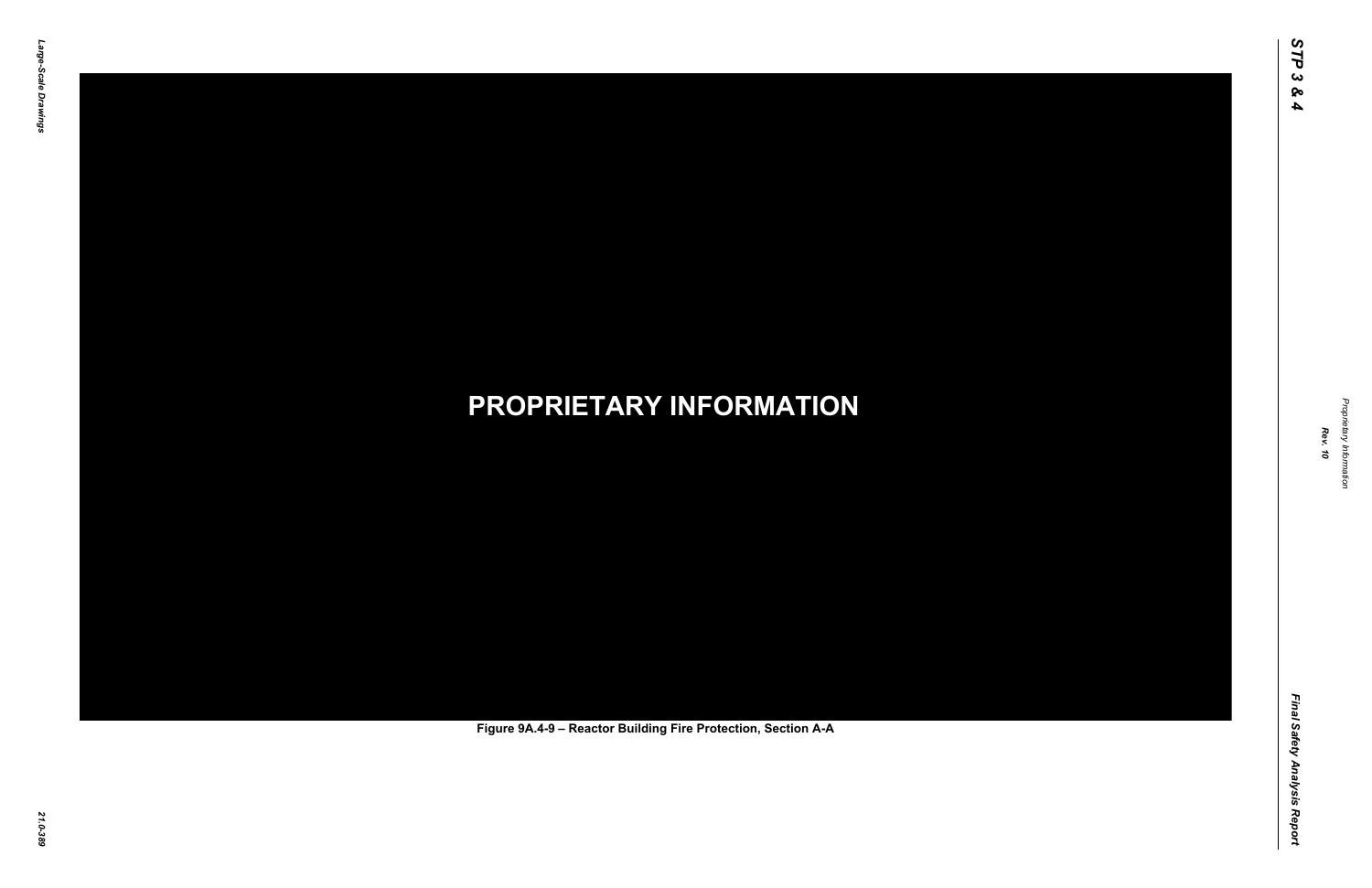Final Safety Analysis Report *Final Safety Analysis Report*



Proprietary Information *Proprietary Information*

# *21.0-390* **PROPRIETARY INFORMATION Figure 9A.4-17 – Turbine Building Fire Protection at Elevation 2300MM**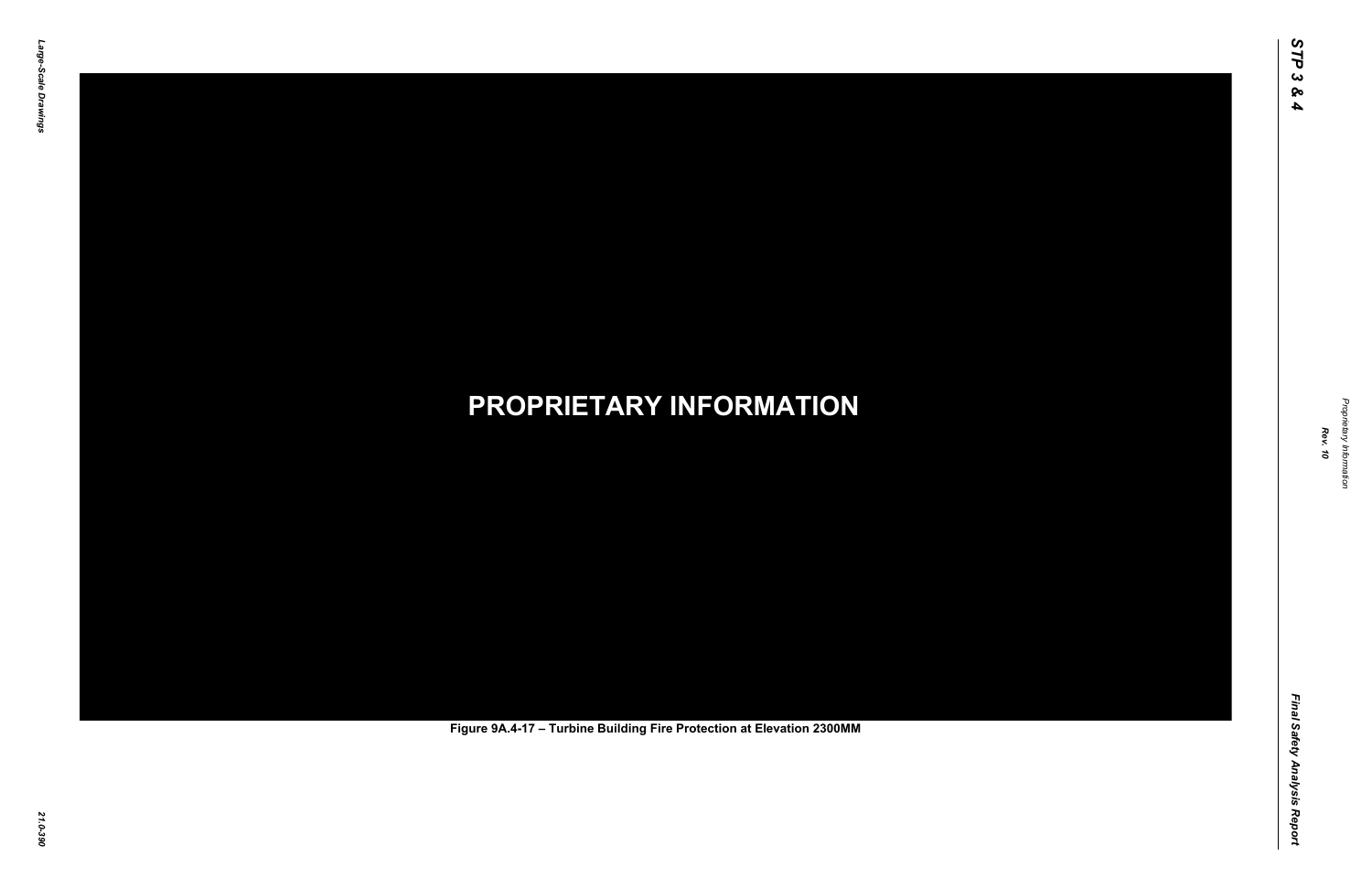Final Safety Analysis Report *Final Safety Analysis Report*



Proprietary Information *Proprietary Information*

# *21.0-391* **PROPRIETARY INFORMATION Figure 9A.4-18 – Turbine Building Fire Protection at Elevation 6300MM**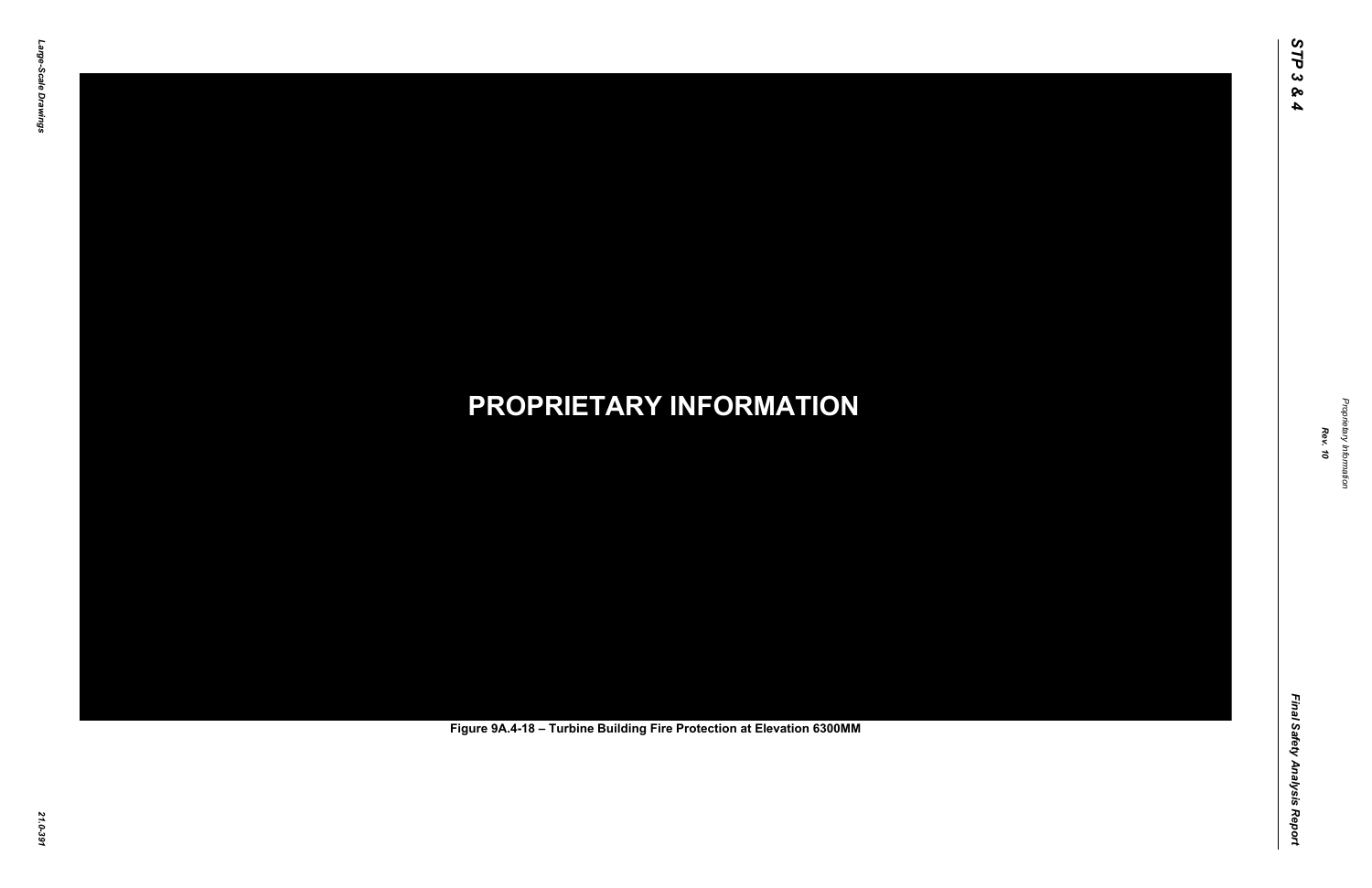Final Safety Analysis Report *Final Safety Analysis Report*



Proprietary Information *Proprietary Information*

# *21.0-392* **PROPRIETARY INFORMATION Figure 9A.4-19 – Turbine Building Fire Protection at Elevation 12300MM**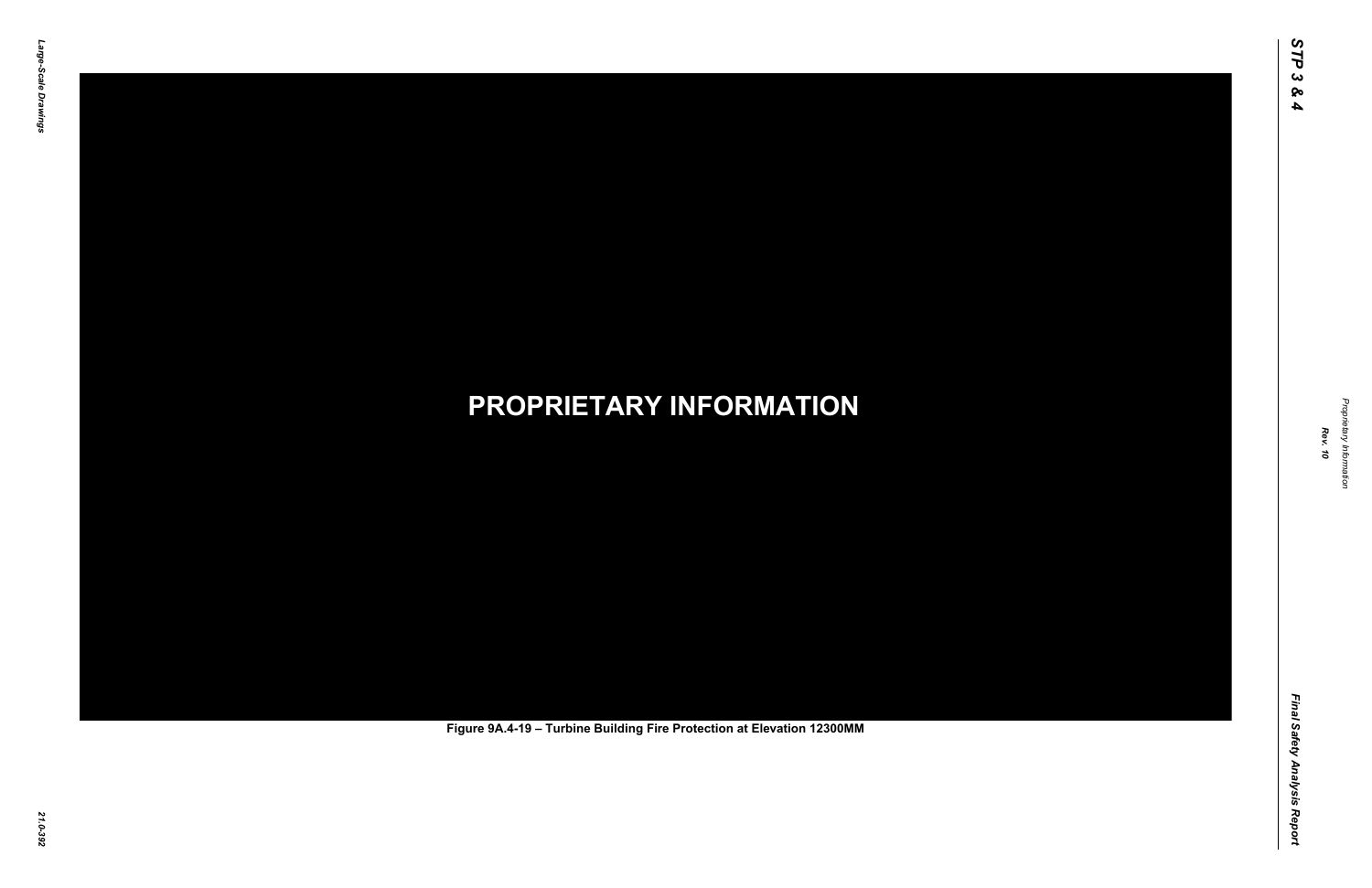Final Safety Analysis Report *Final Safety Analysis Report*



Proprietary Information *Proprietary Information*

# *21.0-393* **PROPRIETARY INFORMATION Figure 9A.4-20 – Turbine Building Fire Protection at Elevation 19700MM**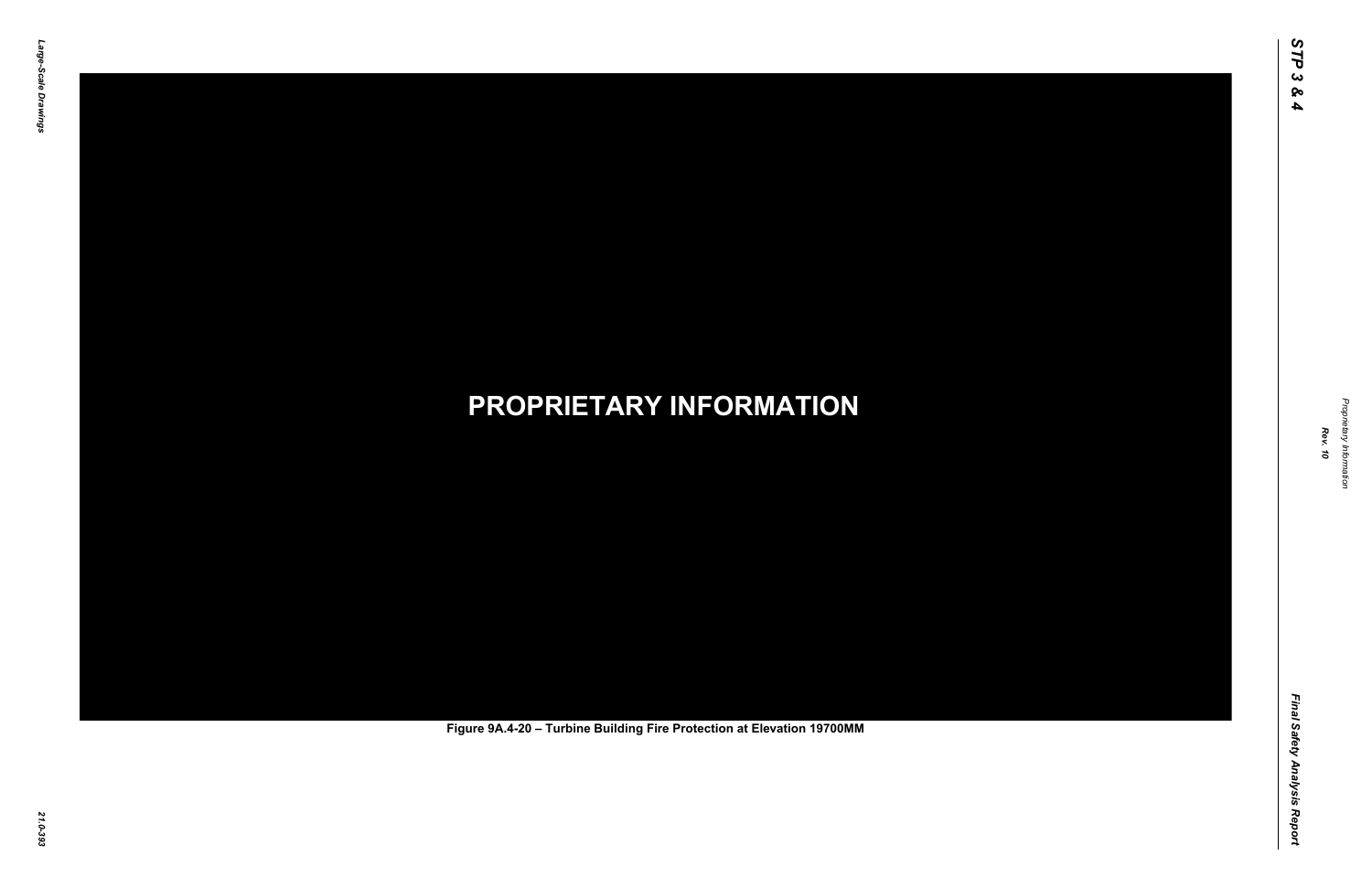Final Safety Analysis Report *Final Safety Analysis Report*



Proprietary Information *Proprietary Information*

# *21.0-394* **PROPRIETARY INFORMATION Figure 9A.4-21 – Turbine Building Fire Protection at Elevation 28700MM**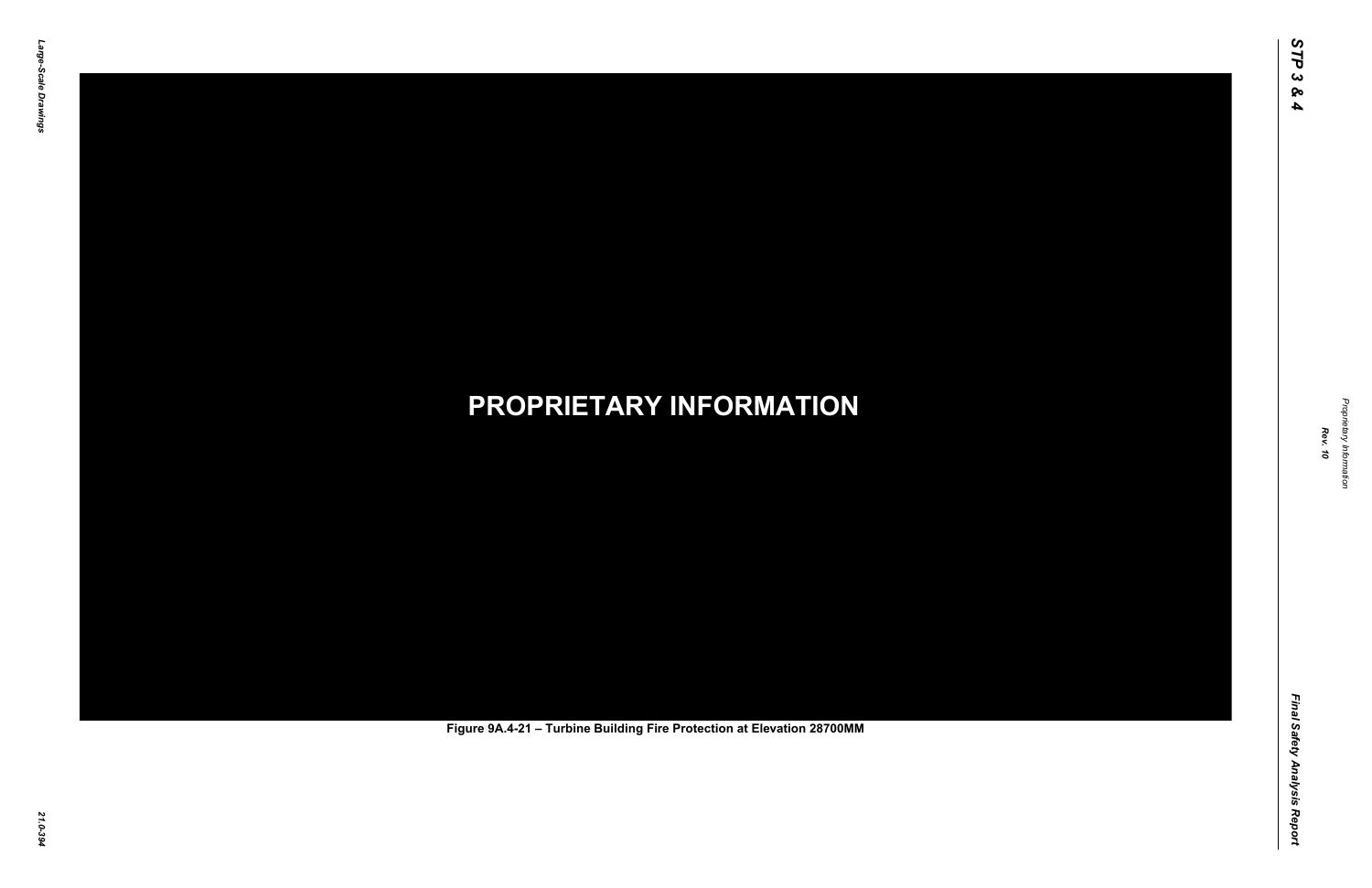Final Safety Analysis Report *Final Safety Analysis Report*



Proprietary Information *Proprietary Information*

### *21.0-395* **PROPRIETARY INFORMATION Figure 9A.4-28 – Radwaste Building Fire Protection, Sections A-A and B-B (Sheet 1)**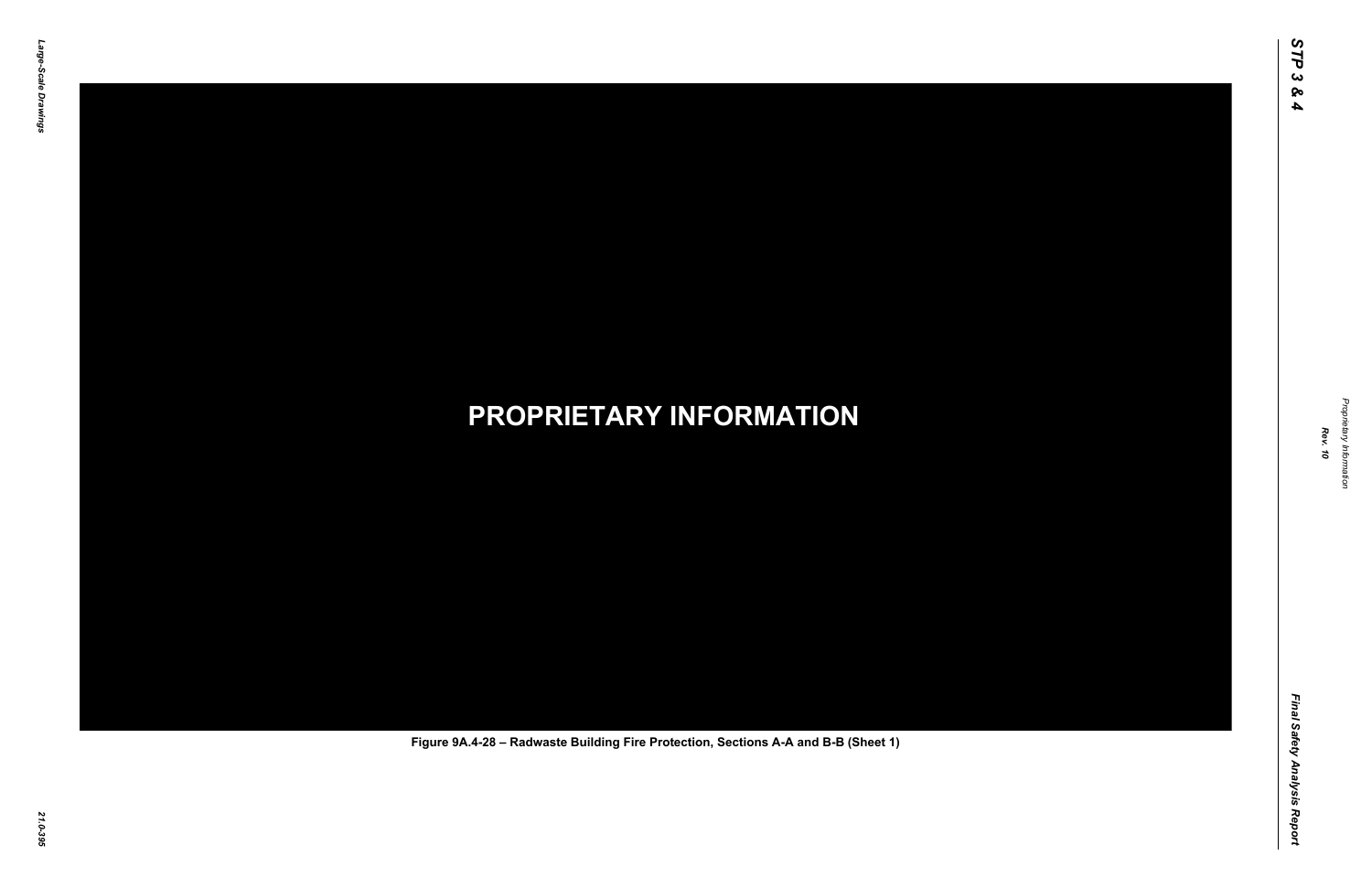Final Safety Analysis Report *Final Safety Analysis Report*



Proprietary Information *Proprietary Information*

### *21.0-396* **PROPRIETARY INFORMATION Figure 9A.4-28 – Radwaste Building Fire Protection, Sections A-A and B-B (Sheet 2)**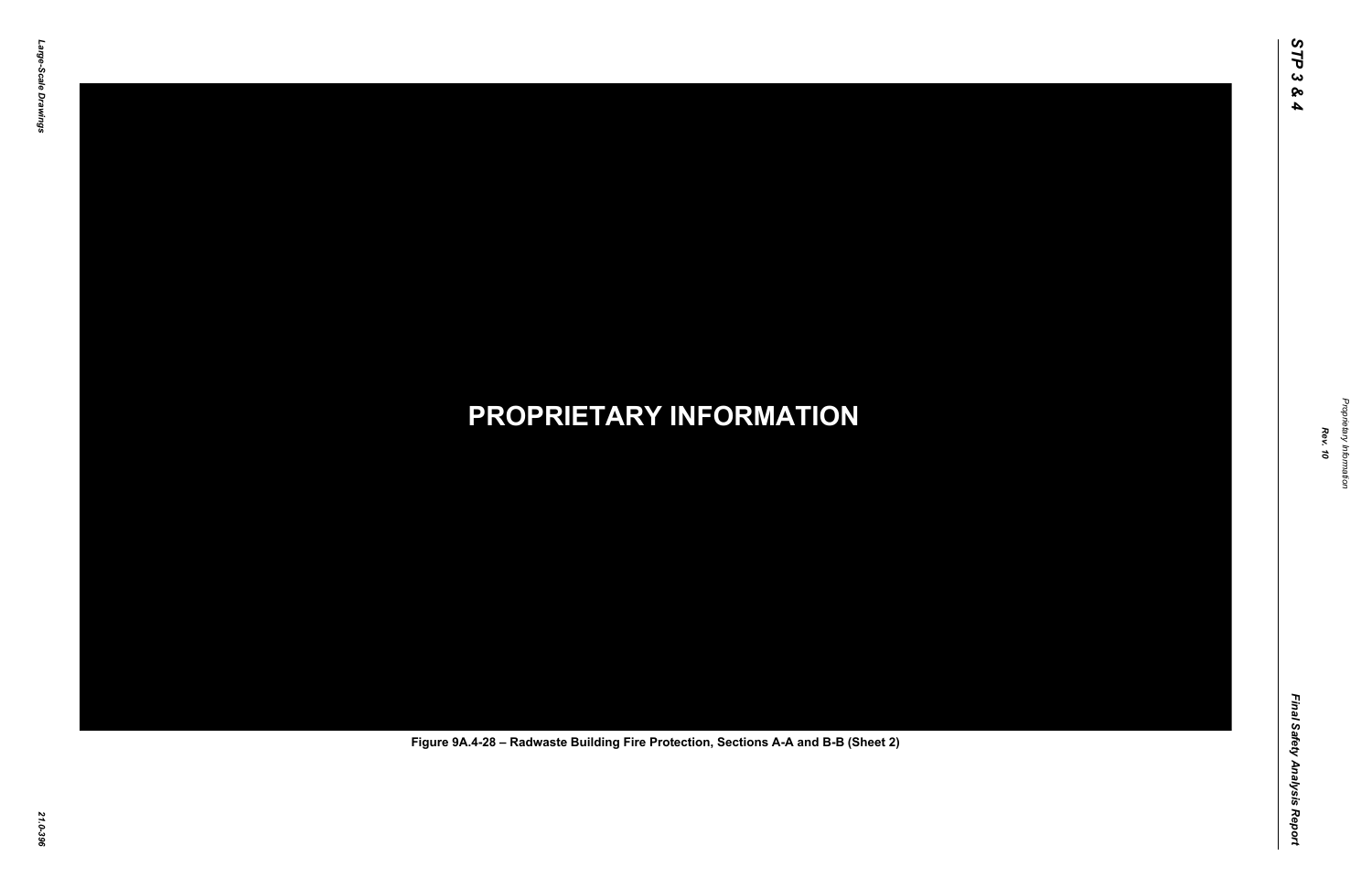Final Safety Analysis Report *Final Safety Analysis Report*



Proprietary Information *Proprietary Information*

### *21.0-397* **PROPRIETARY INFORMATION Figure 9A.4-29 – Radwaste Building Fire Protection at Elevation –1700 mm**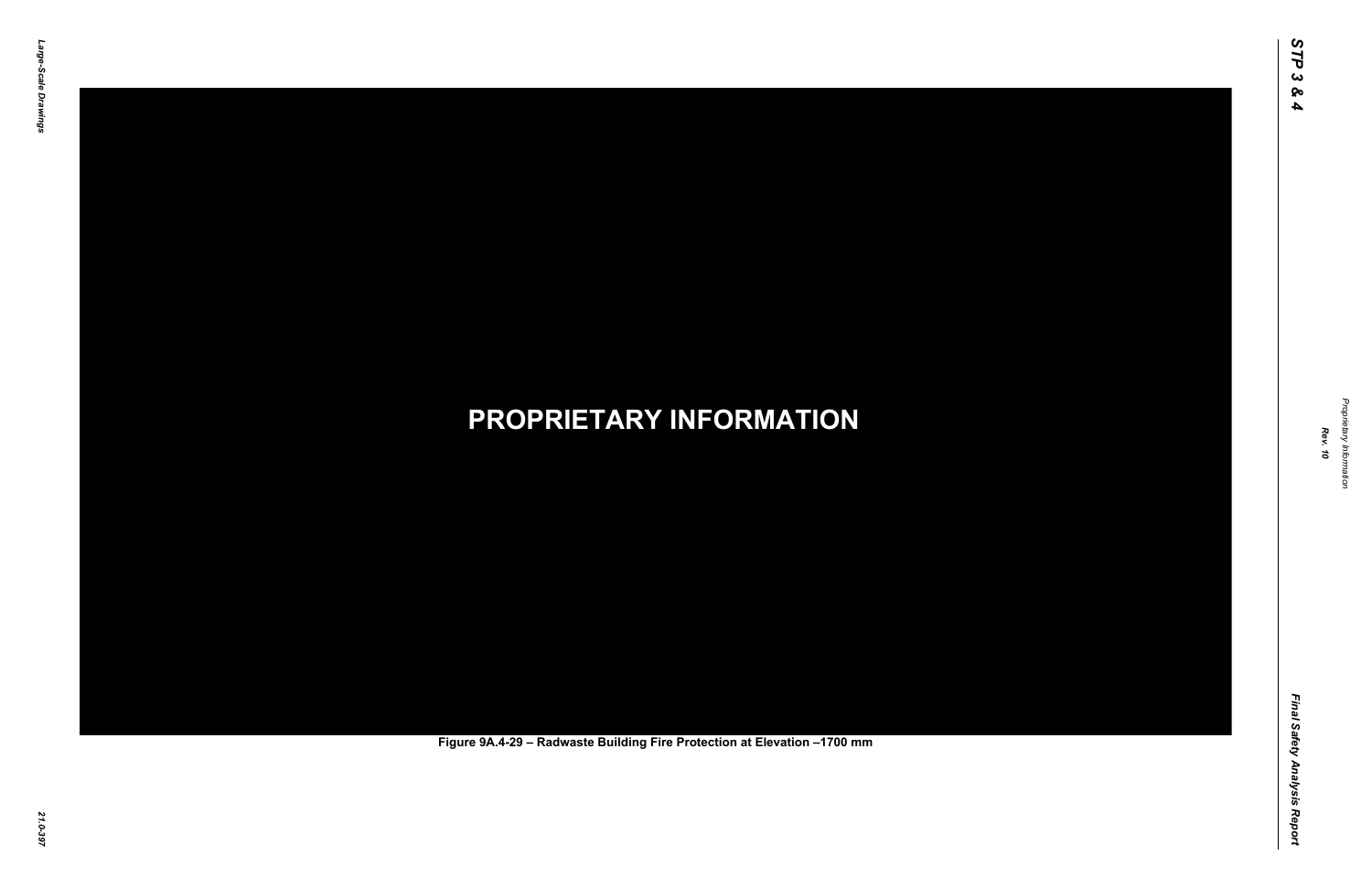Final Safety Analysis Report *Final Safety Analysis Report*



Proprietary Information *Proprietary Information*

### *21.0-398* **PROPRIETARY INFORMATION Figure 9A.4-30 – Radwaste Building Fire Protection at Elevation 5300 mm**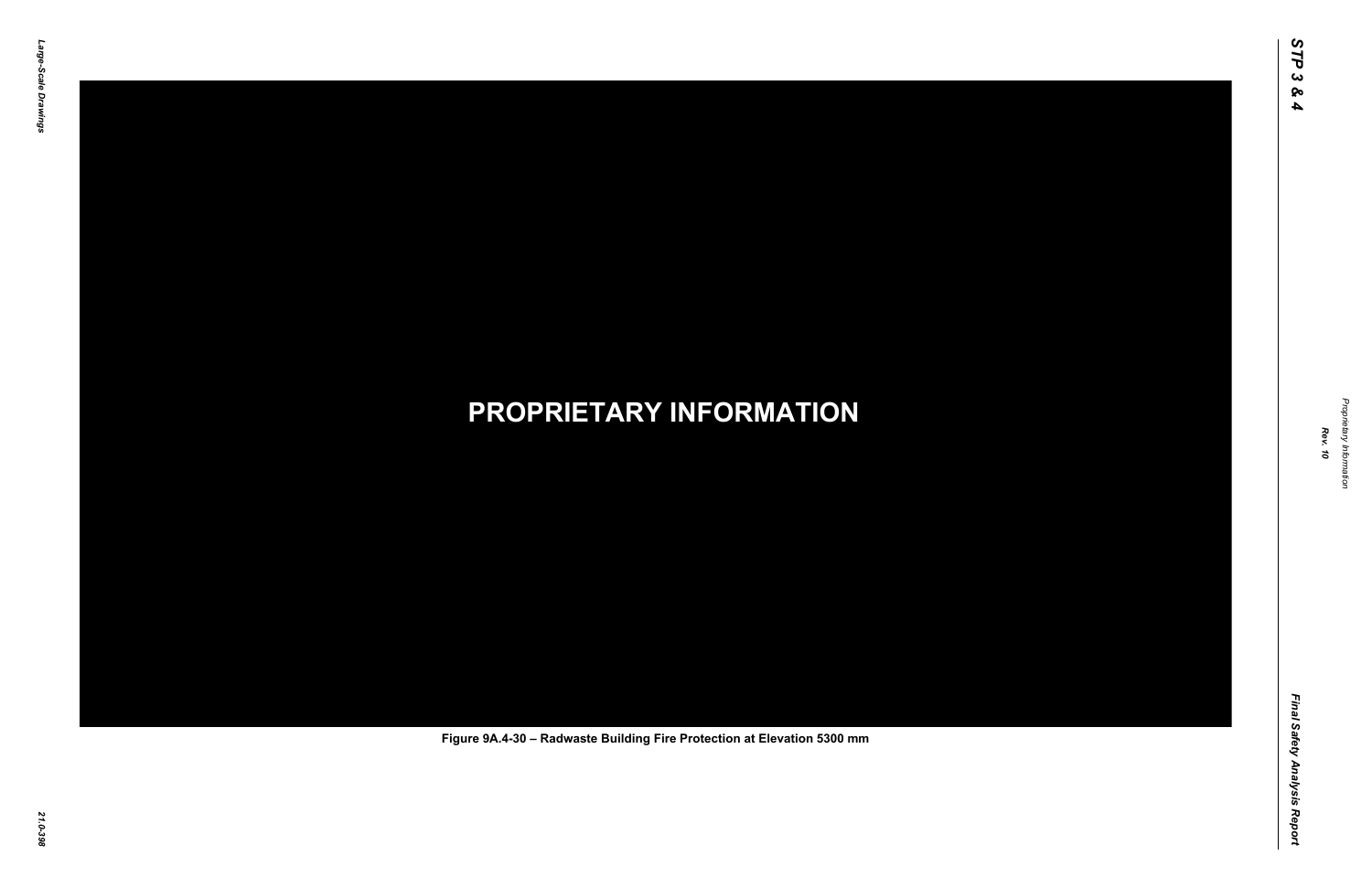Final Safety Analysis Report *Final Safety Analysis Report*

![](_page_11_Picture_7.jpeg)

Proprietary Information *Proprietary Information*

### *21.0-399* **PROPRIETARY INFORMATION Figure 9A.4-31 – Radwaste Building Fire Protection at Elevation 12300 mm**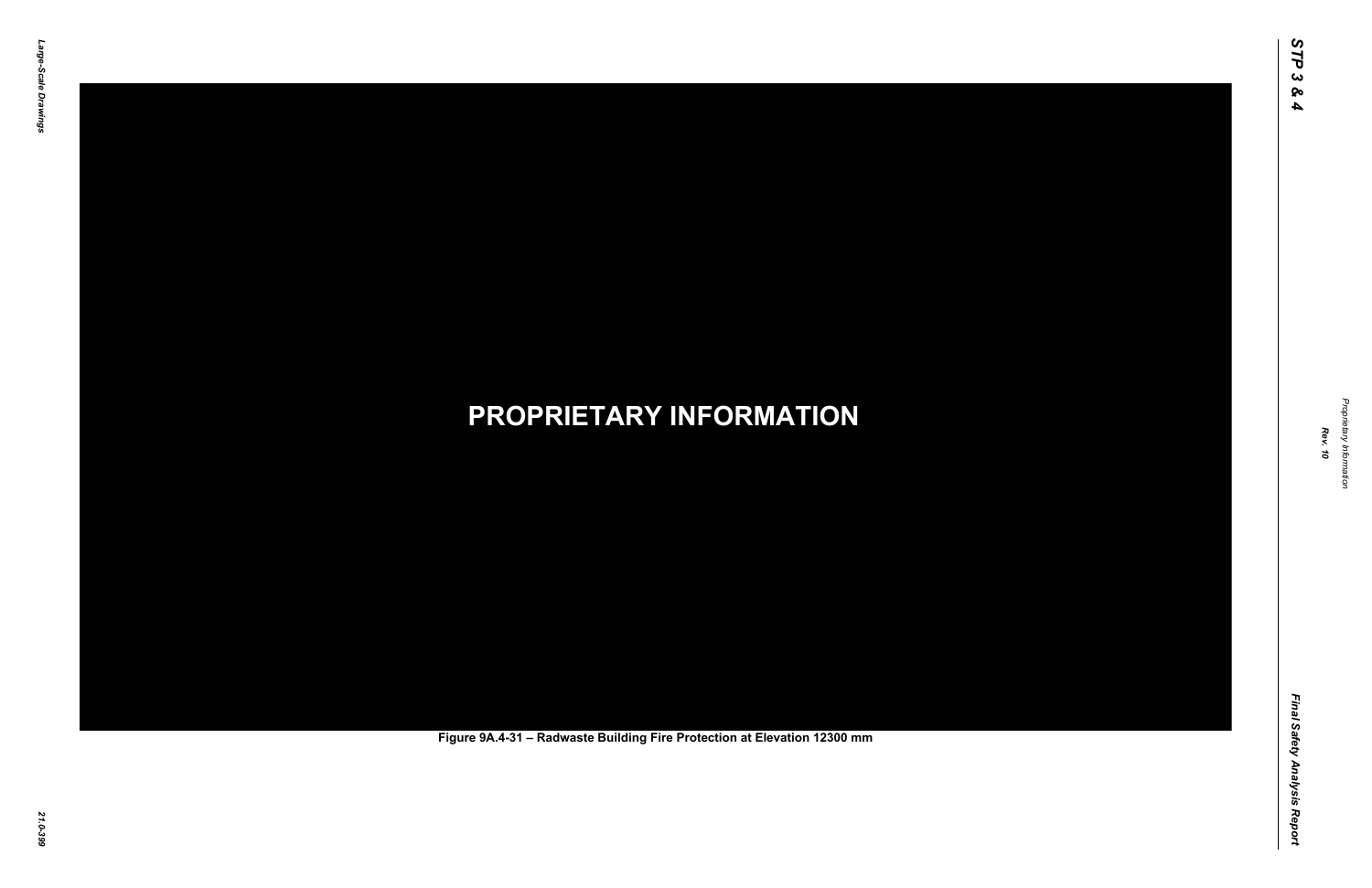Final Safety Analysis Report *Final Safety Analysis Report*

![](_page_12_Picture_7.jpeg)

Proprietary Information *Proprietary Information*

#### *21.0-400* **PROPRIETARY INFORMATION Figure 9A.4-32 – Radwaste Building Fire Protection at Elevation 19100 mm**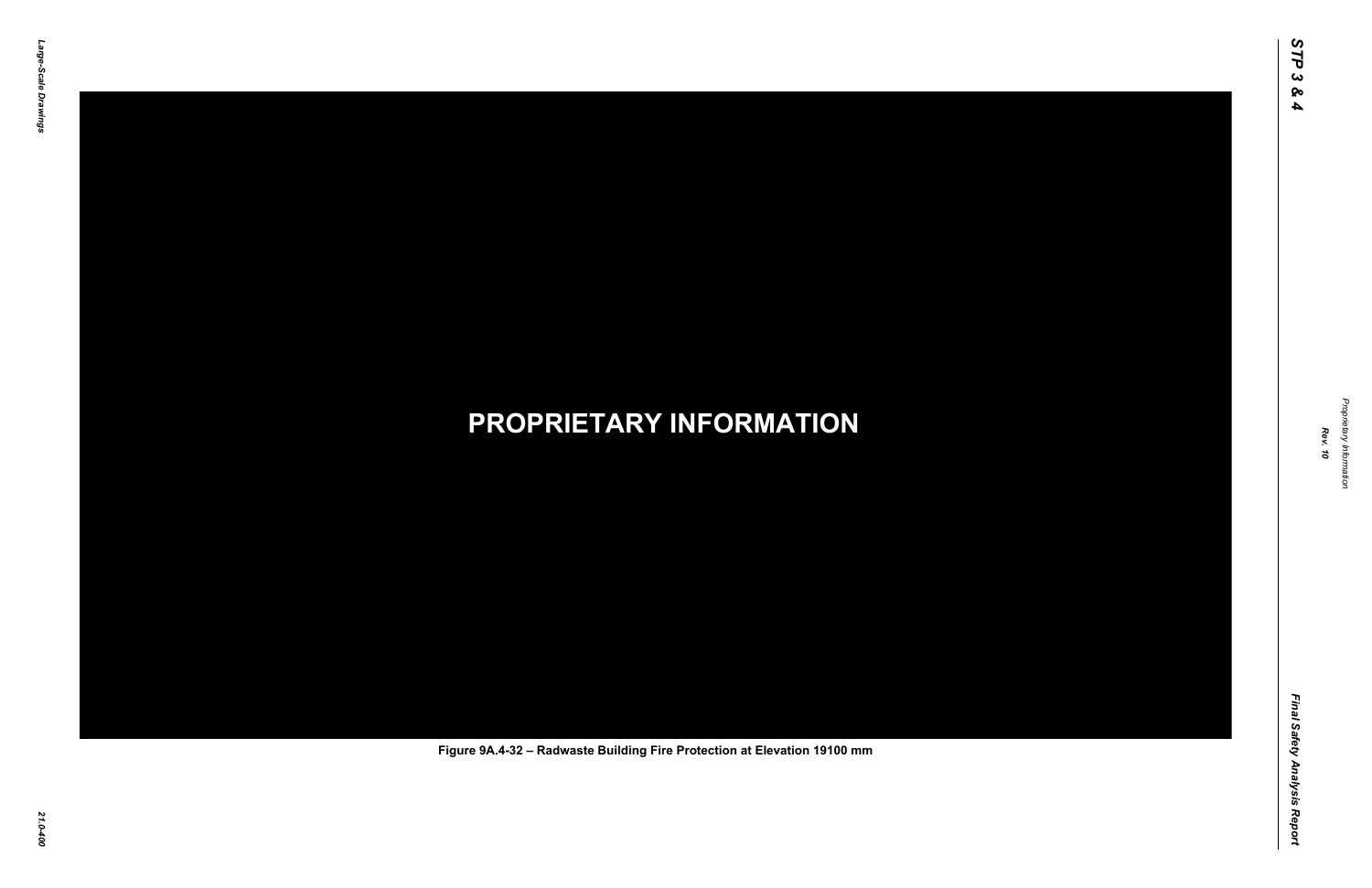Final Safety Analysis Report *Final Safety Analysis Report*

![](_page_13_Picture_7.jpeg)

Proprietary Information *Proprietary Information*

# *21.0-401* **PROPRIETARY INFORMATION Figure 9A.4-33 – Turbine Building Fire Protection at Elevation 38300MM**